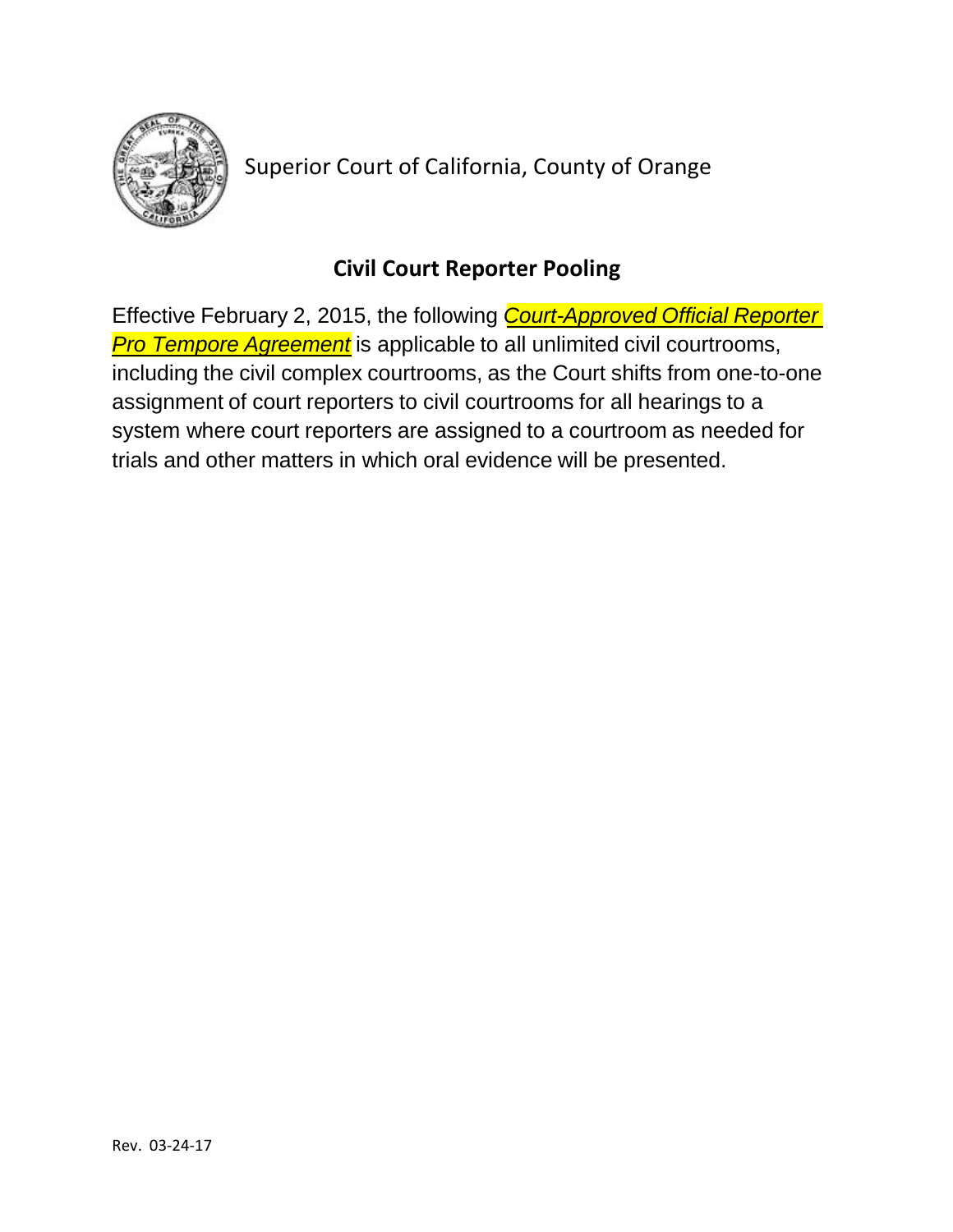

## **SUPERIOR COURT OF CALIFORNIA, COUNTY OF ORANGE COURT-APPROVED OFFICIAL REPORTER PRO TEMPORE AGREEMENT**

I hereby request that my name and contact information be included on the Orange County Superior Court's *Court-Approved Official Reporters Pro Tempore List* ("List").

I understand the minimum requirements that must be met to be included on the list are:

- 1. A current Certified Shorthand Reporter (CSR) License.
- 2. Be in good standing with the Court Reporters Board of California.
- 3. Comply with the court's requirements regarding electronic archiving of notes within 48 hours of the date of the proceedings except in extenuating circumstances and as approved in advance by Court Reporter and Interpreter Services management. (Refer to the *Inclusion on the List of Official Reporter Pro Tempore* Policy for details.)
- 4. Provide and maintain current contact information and agree that such information can be released to the public in the manner the court chooses.
- 5. Agree to transcribe and prepare in proper form all requested transcripts, including appeals, in a timely manner.
- 6. Agree to follow directions from the court, and be subject to the jurisdiction of the court, to the same extent as an official reporter.
- 7. Agree to inform the court and parties prior to the use of an audio recording device.
- 8. Have demonstrated compliant appeal transcript production.
- Most recent appeal transcript filed on (date): Case No.:
- 9. Be available for read-back of notes within 30 minutes of the court's request.
- 10. May be required to pass a skills test developed and administered by the court.
- 11. When a court reporter provides realtime reporting and/or other litigation support (e.g. LiveNote) services, they are responsible for configuring the cable or Bluetooth receiver. The Court does not provide technical support.
- 12. Former Orange County Superior Court employee who voluntarily separated from the Court in good standing, pro tempore reporter recently utilized by the Court, or currently included on a court reporter eligibility list created by another Superior Court in the State of California.

Contact Information for the List: (\*Required Information)

|                        | $*$ Tel. No.: _______________ |                                      |  |
|------------------------|-------------------------------|--------------------------------------|--|
| Address                | Fax No.: __________           |                                      |  |
| City, State, Zip Code: |                               |                                      |  |
| *Email                 | Website:                      |                                      |  |
| *CSR License No.       | <b>Expiration Date:</b>       | *CAT software: <u>______________</u> |  |
| *Realtime: Yes<br>No.  | LiveNote<br>Yes No            |                                      |  |

Available to work at the following justice centers (check all that apply):

| Central | <b>Civil Complex Center</b> | North. | Harbor | West | ∟amoreaux |
|---------|-----------------------------|--------|--------|------|-----------|
|---------|-----------------------------|--------|--------|------|-----------|

Other conditions:

- 1. Reporters must notify the court immediately if they are no longer providing the service, are no longer eligible for inclusion on the List, or if any of their contact information changes.
- 2. The court will assess a reporter's eligibility to remain on the List on a periodic basis throughout the year and remove any reporter who is no longer eligible for inclusion. Such monitoring may include, but is not limited to, a review of the timely uploading of notes, review of sanctions or Order to Show Cause hearings, the timeliness of transcripts provided to the Court of Appeal, and the maintenance of a CSR license.
- 3. Fees for reporting services will be the responsibility of the parties and will not be charged to the court.
- 4. Current Orange County Superior Court employees are not eligible to be on the List.
- 5. The court may in its sole discretion remove any reporter from the List with or without cause.